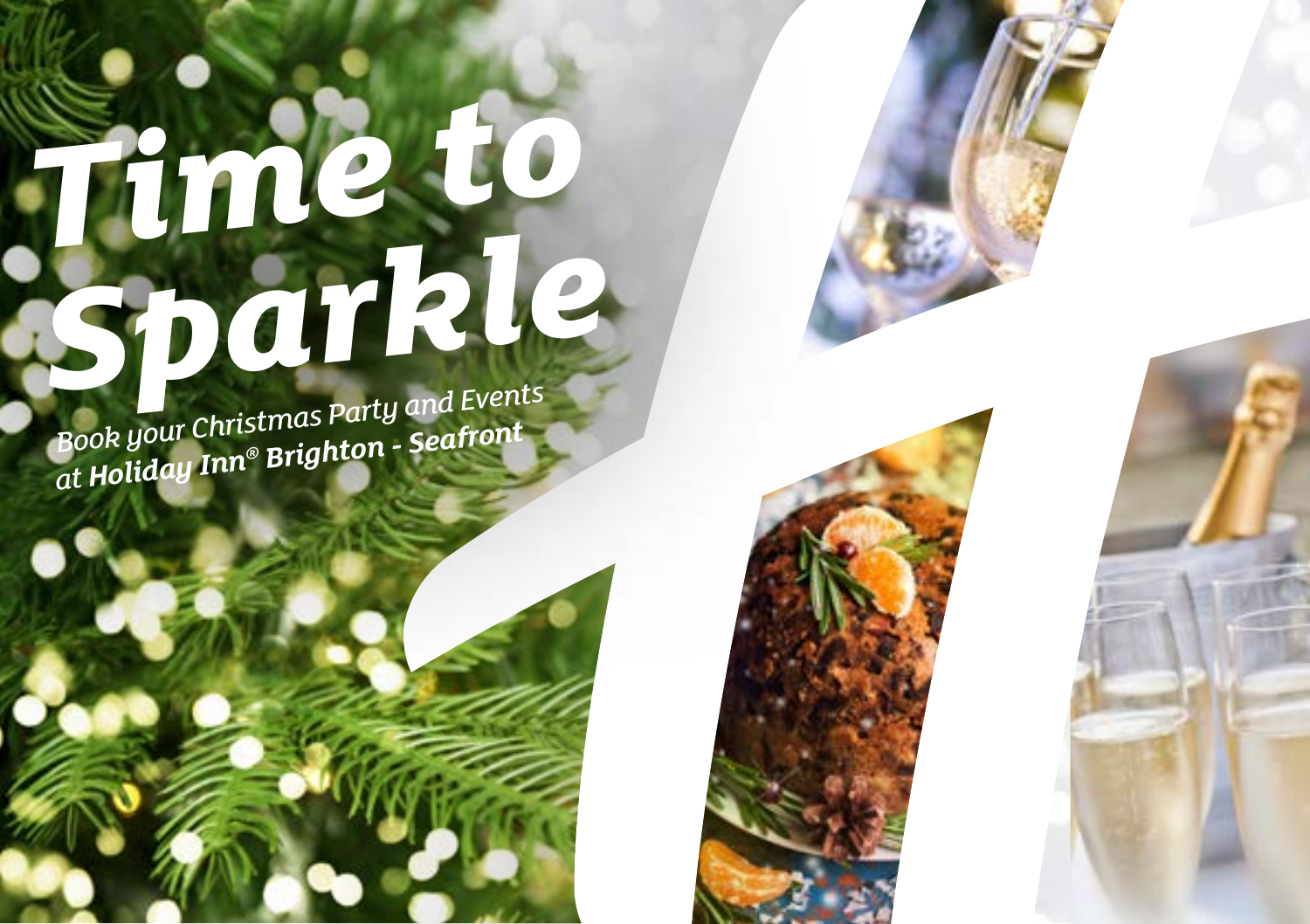Why not join us at the Holiday Inn Brighton - Seafront to celebrate Christmas 2022 in style?

Whether you're looking to organise a spectacular Christmas party for colleagues, a festive night out for friends or a celebratory feast with loved ones, we've got the perfect package for you.

### *Celebrate with us*



2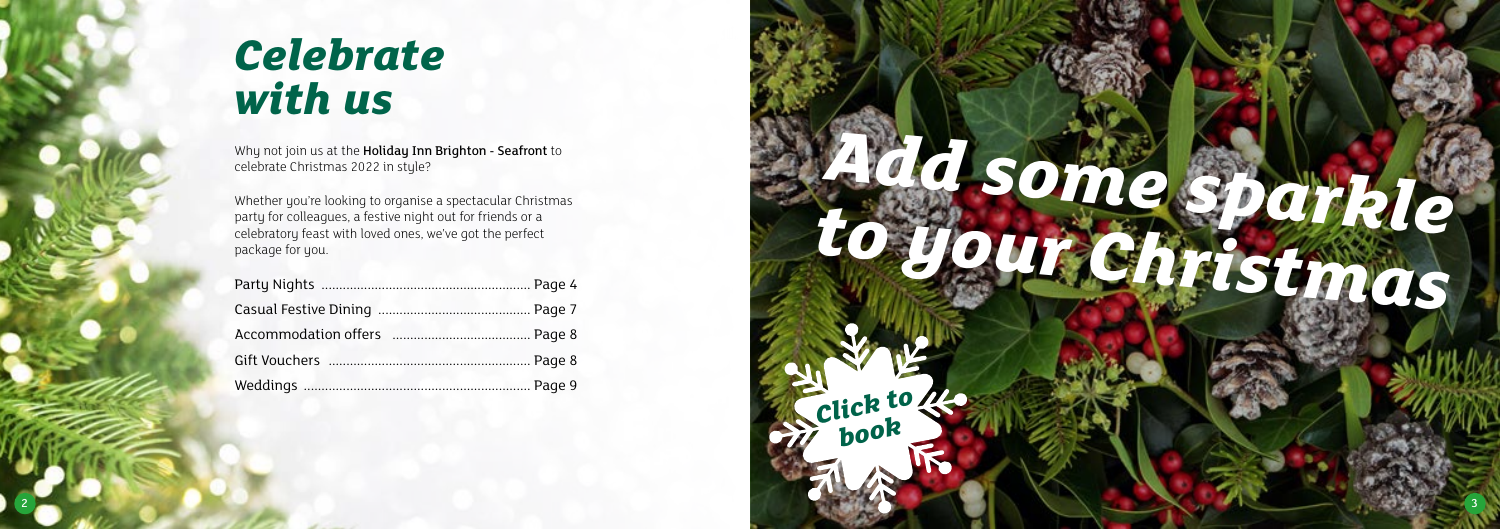#### *All-Inclusive Party Nights*

Our all-inclusive party nights include everything you need for the perfect festive night out! Enjoy a three-course meal, disco and drinks throughout the evening. The bar will offer you plenty of choice from house wine, house spirits & mixers, draught lager/beer, selected alcopops and soft drinks all included in the price. The all-inclusive bar is available from 8pm - 12am

#### **£49.95 per adult**

**Friday 23rd December Saturday 21st January**

# *[Party Nights](https://brighton.hichristmas.co.uk)*

Our festive party nights will be held in the Arundel suite which can accommodate up to 250 people and has it's own private bar area. All-Inclusive parties commence at 7.30pm, dinner served at 8.00pm, last orders at mid-night and carriages at 12.30am.



**£57.95 per adult**

**Fridays: 2nd, 9th & 16th December Saturdays: 3rd ,10th & 17th December**

#### *Meet, Stay and Party*

Work, rest and play! Join us throughout November, December or January with your colleagues for a full-day meeting, your choice of celebration in the evening, overnight accommodation and breakfast the following day. Plan your end-of-year meeting today! Please enquire for availability and pricing.

#### *Private Parties*

From intimate family gatherings to large corporate parties, we have functions rooms available to hire based on your requirements. Please contact us so we can help you plan your perfect celebration. Minimum numbers apply. Prices available upon request. Pre-booking only and subject to availability. Dates sell fast so enquire today!

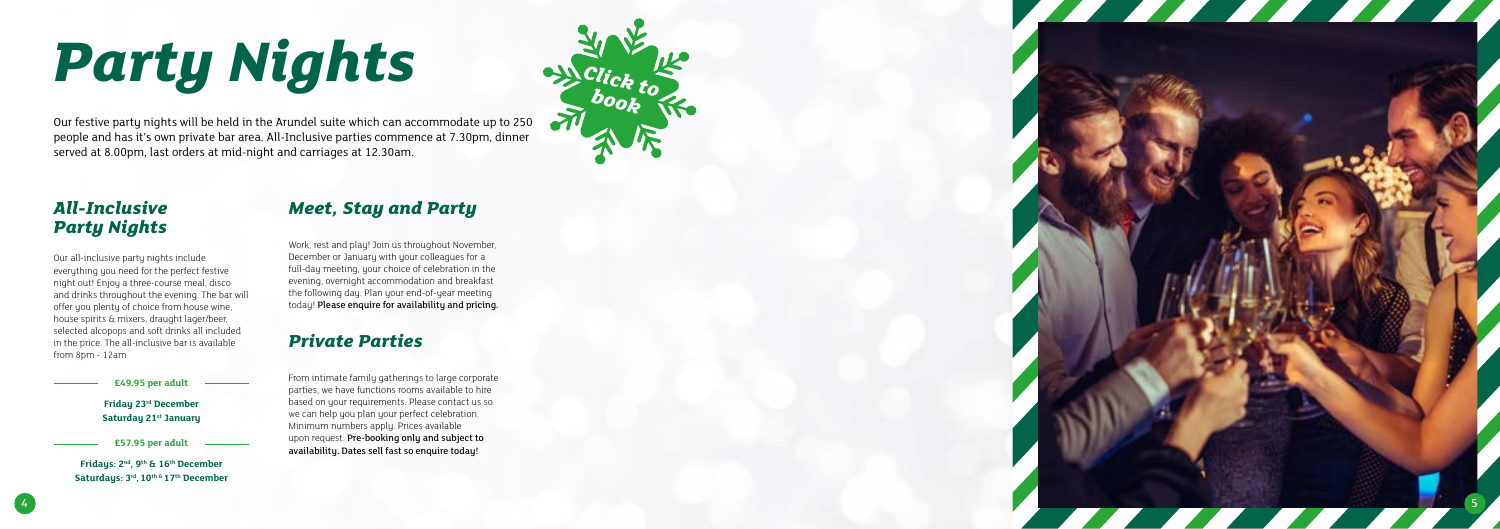## *[Casual Festive](https://brighton.hichristmas.co.uk) Dining*

Whether you're looking to organise a spectacular Christmas dinner for colleagues, a festive lunch for friends or a celebratory feast with loved ones, we've got the perfect event for you.

#### *Festive Lunch*

Our festive lunches are perfect for any occasion, whether you want to spend time with family, friends or work colleagues. Includes a glass of fizz upon arrival and a three-course festive meal.

**Available seven days a week. (subject to availability). Pre-booking essential. Call 03333 209 324 opt 4 to book.**



#### *Pizza and Prosecco*

Pizza and Prosecco = Perfect! Book today so you can enjoy a pizza and a glass of Prosecco each in the relaxed atmosphere of our Open Lobby.

**Fridaus and Sundaus throughout December at 5pm, 6pm and 6:30pm. Available to book online.**

#### **£14.95 per person**

#### *Festive Fizz Afternoon Tea*

Enjoy a festive afternoon tea, including tea & coffee and a refreshing glass of fizz! The perfect treat for anyone to enjoy. It also includes a selection of sandwiches, scones with cream & jam and a mouthwatering slice of seasonal cake.

#### **£18.00 per person**



**From £17.95 per person**

**Available every Tuesday and Thursday throughout December at 12pm, 12:30pm and 1pm. Pre-booking essential, available to book online.** 

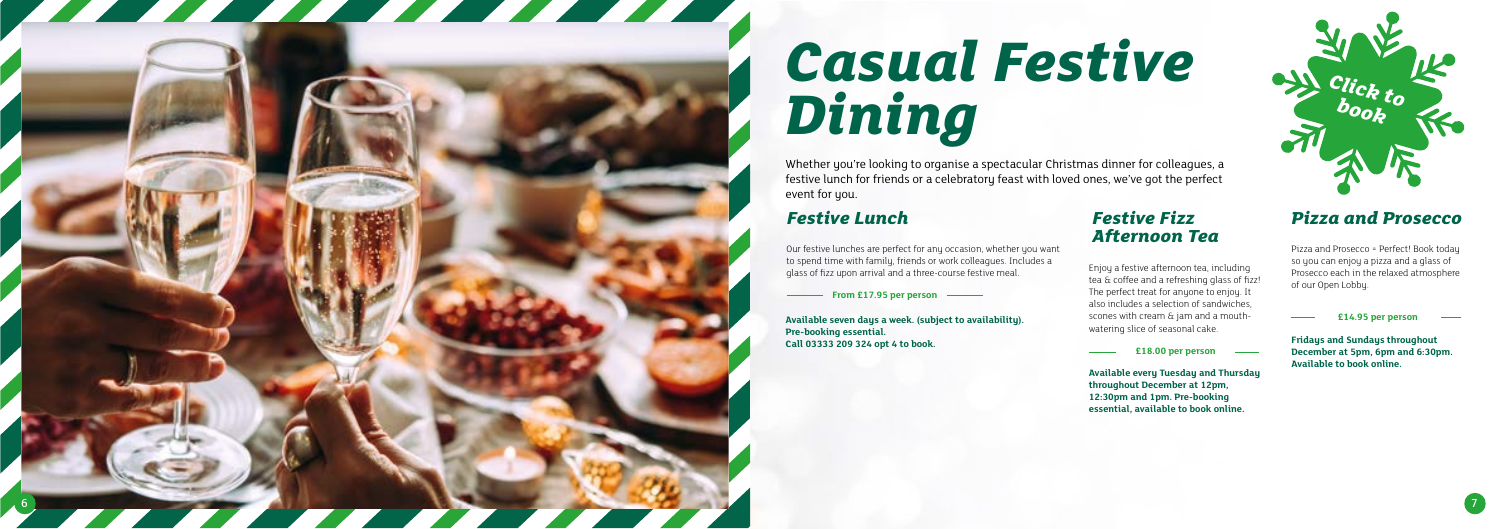We are excited to share with you the amazing gift vouchers we now have available at Holiday Inn Brighton - Seafront. From delightful afternoon teas to overnight break packages, there's a gift for everyone. Give the gift of travel this year!

### *Gift Vouchers* $-$  Up to 20% off  $-$



Christmas is such a wonderful time of year, why not consider having a festive wedding celebration? Our weddings are [available all year round and our fantastic wedding team will work with you to ensure you get everything you desire to](http://www.hibrighton.com/weddings)  make your special day a dream come true.

#### Contact us to start creating a wedding that's you, or click to find out more about our weddings





# A WEDDING THAT'S YOU

### *Stay With Us*

Why not make a night of it and enjoy our special Christmas rates? Room types include standard double, family and twin. Take advantage of up to 20% off our best flexible, bed and breakfast rate. No deposit required and can be cancelled free of charge up to 48 hours prior to arrival.